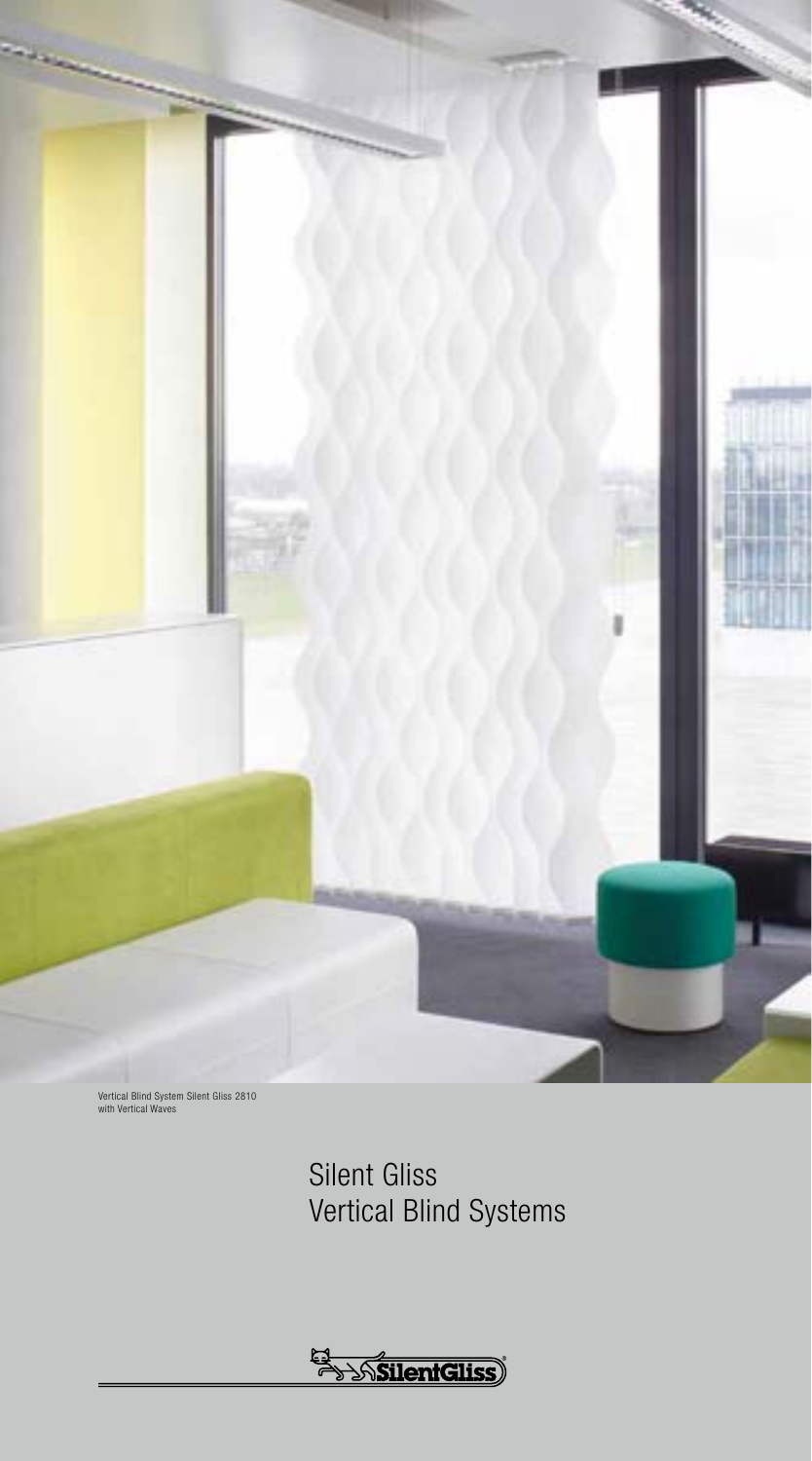

## Discover the Elegance

Vertical blinds are probably the best systems for exact light control. Perfect for floor to ceiling applications or smaller installations, inside or outside recess.

A very contemporary look with an elegant touch – Silent Gliss, together with Swedish textile designer Eva Marmbrandt developed exclusive designs for vertical louvres: the Vertical Waves.

#### Quality and warranty

All materials used for our vertical blind systems are rust free and UV resistant for perfect functionality and appearance over time. Extensive testing of our high quality products allows us the confidence to offer a 5 year warranty.

#### Precision

Our experienced specialists assemble every system manually to guarantee a precise and smooth operation – day after day!

#### Ease of operation

Our systems offer the perfect operation for every need – chain, crank or electrically operated.

#### Made-to-measure

All our systems are made-to-measure in relation to window dimensions and customer needs.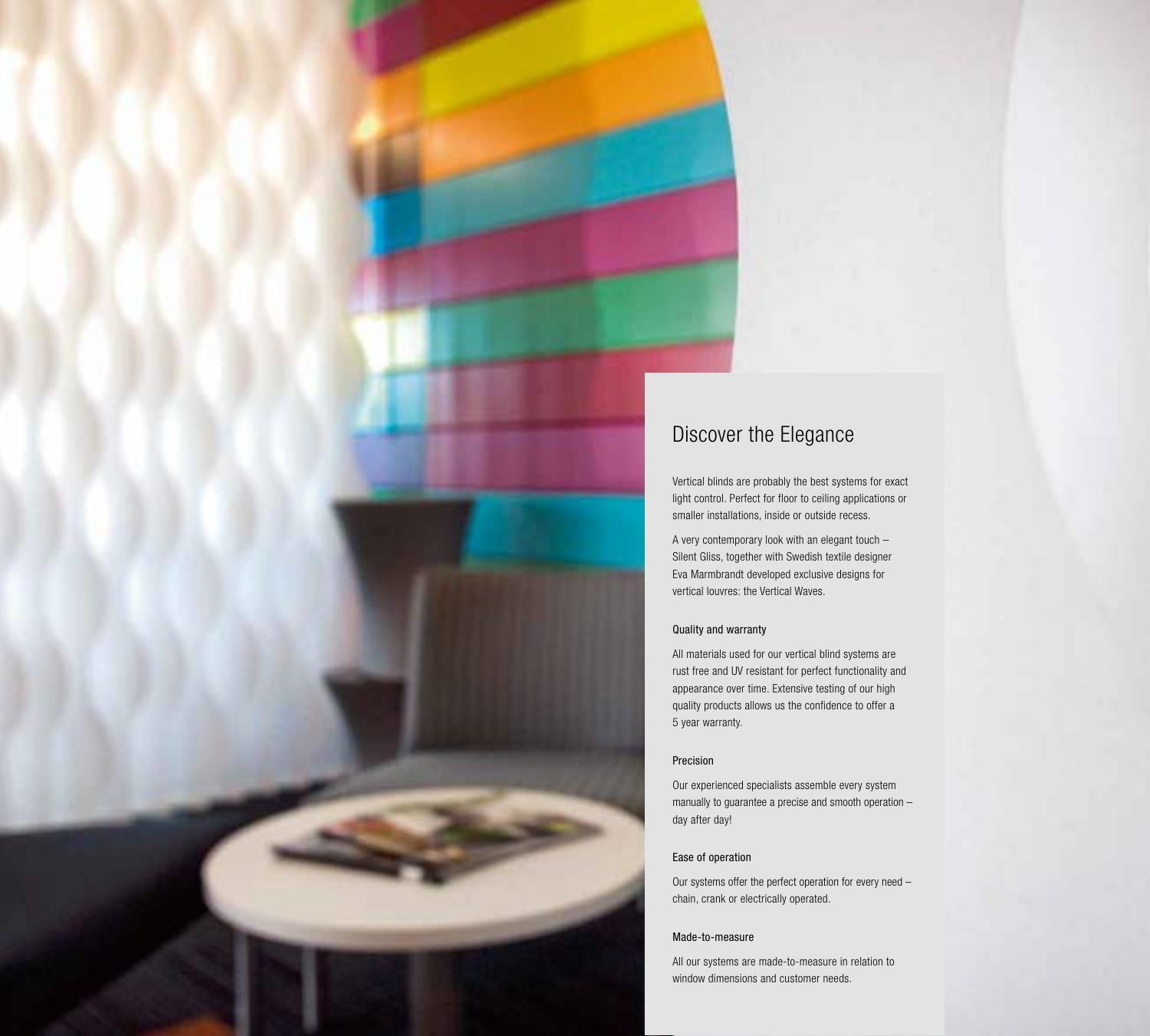### Function and Design

The perfect balance between functionality and design – all our vertical blind systems offer a variety of operation possibilities and are true eye-catchers.

Vertical blind system 2810 chain operated.



Vertical blind system 2900 crank operated.



Vertical blind system 2950 electrically operated.



#### Sloped and curved

Systems 2900 and 2950 can be used for sloped and curved applications.



## Total Control

Silent Gliss radio control systems allow remote operation without the need of complex wiring.

#### Operation possibilities

- Variety of hand held and wall switches
- Single or multiple channel solutions
- Daylight controlled operation with light sensors
- Timer function
- Remote control by SMS
- Home automation connectivity
- Smart phones and tablets (eg. iPhone and iPad) connectivity



Remote controls Silent Gliss 9940



Remote controls Silent Gliss 0450

Our Customer Services team will be on hand from the start to offer expert advice on the most appropriate systems, control combinations and wiring for your project.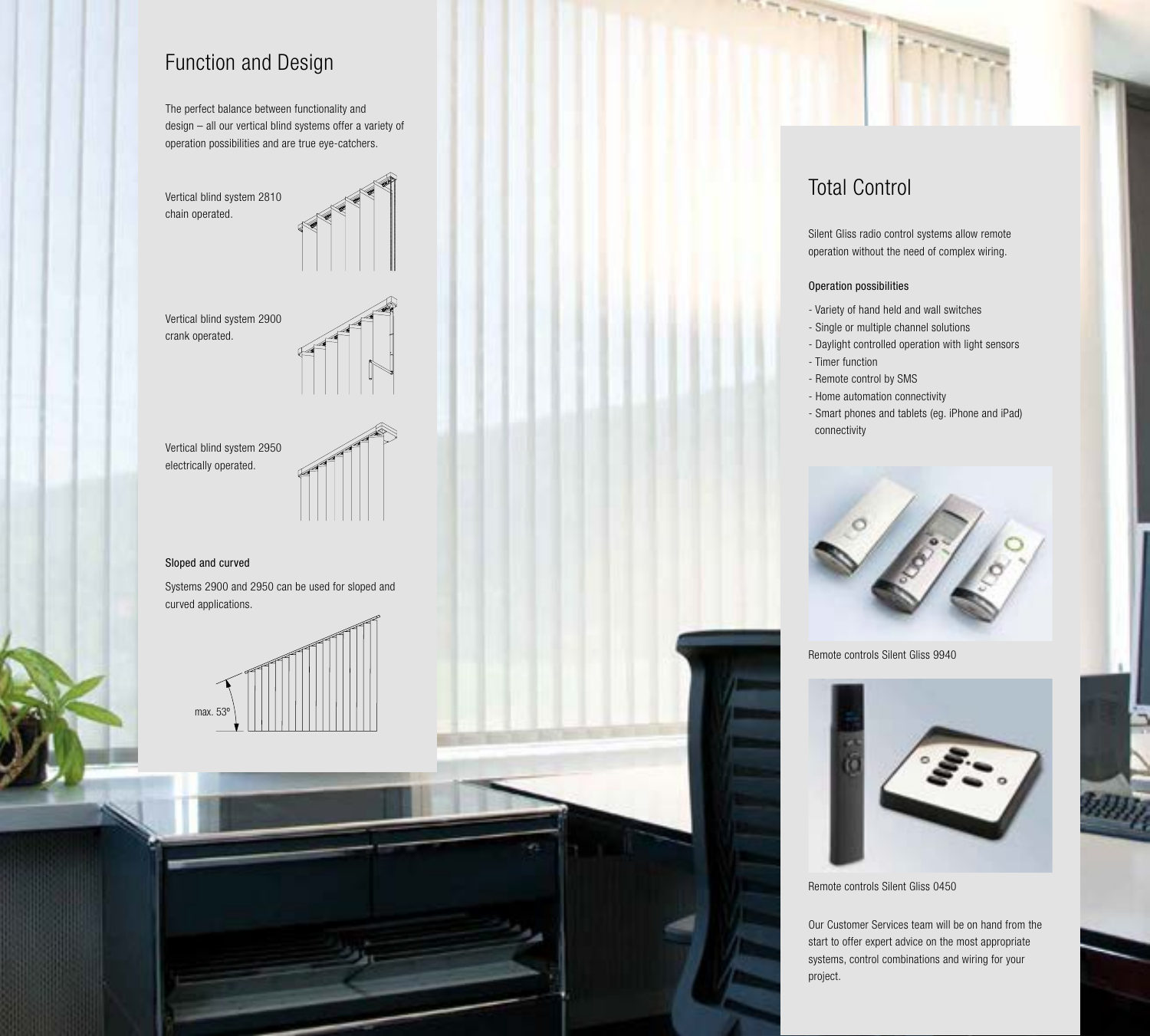





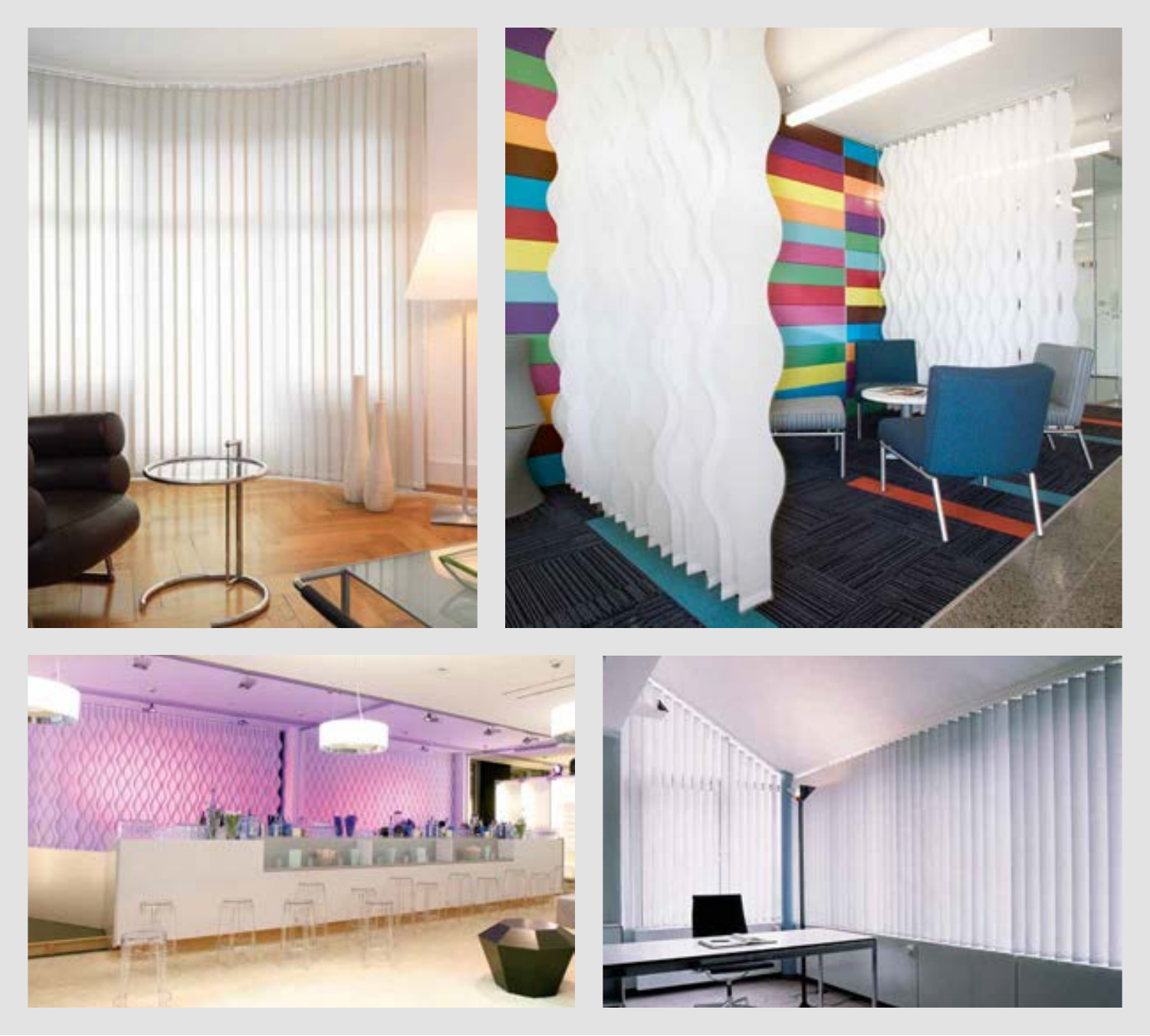## Vertical Waves – A Contemporary Design for Vertical Blinds

Vertical Waves are a series of laser cut vertical blinds adjusted to suit modern architecture.

They create a striking interior environment with unusual lighting and acoustic effects, and make it possible to partition off areas within a room. Three unique designs for our vertical blind systems are available.



#### Eva Marmbrandt

Textile designer MFA, Sweden Degree from the College of Arts, 2004, Stockholm

"My goal is to consolidate and develop the significance of textiles in public environments. During the last few years I have focused on developing new materials and forms in the area of vertical blinds, where I exploit the unique advantage that this system offers to designers."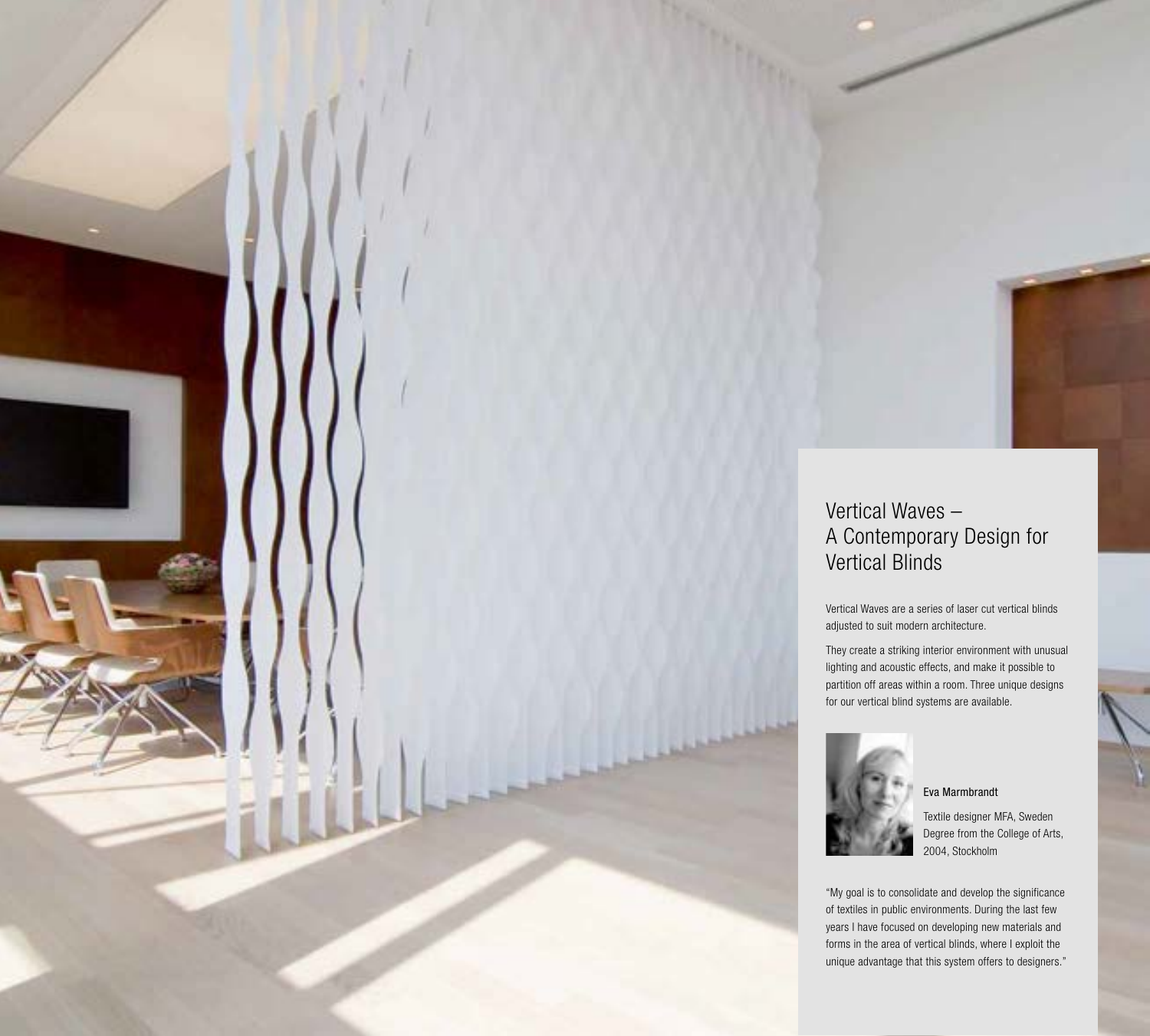#### Annika: thorns, stormy seas...

Sharp edges create special lighting effects.



Laser cut polyester fabric, width: 125-230mm (127mm louvres only)

Andrea: snowdrifts, howling wind, spring shoots...

This design has soft forms which create the effect of shifting light through different degrees of transparency.



Laser cut polyester fabric, width: 125-250mm (127mm louvres), 89-178mm (89mm louvres)

Maria: soft waves, rippling, running water...

Inspiration comes from a frozen winter landscape, with wind-driven snowdrifts and vegetation still hidden beneath the snow.



Laser cut polyester fabric, width: 125-250mm (127mm louvres), 89-178mm (89mm louvres)

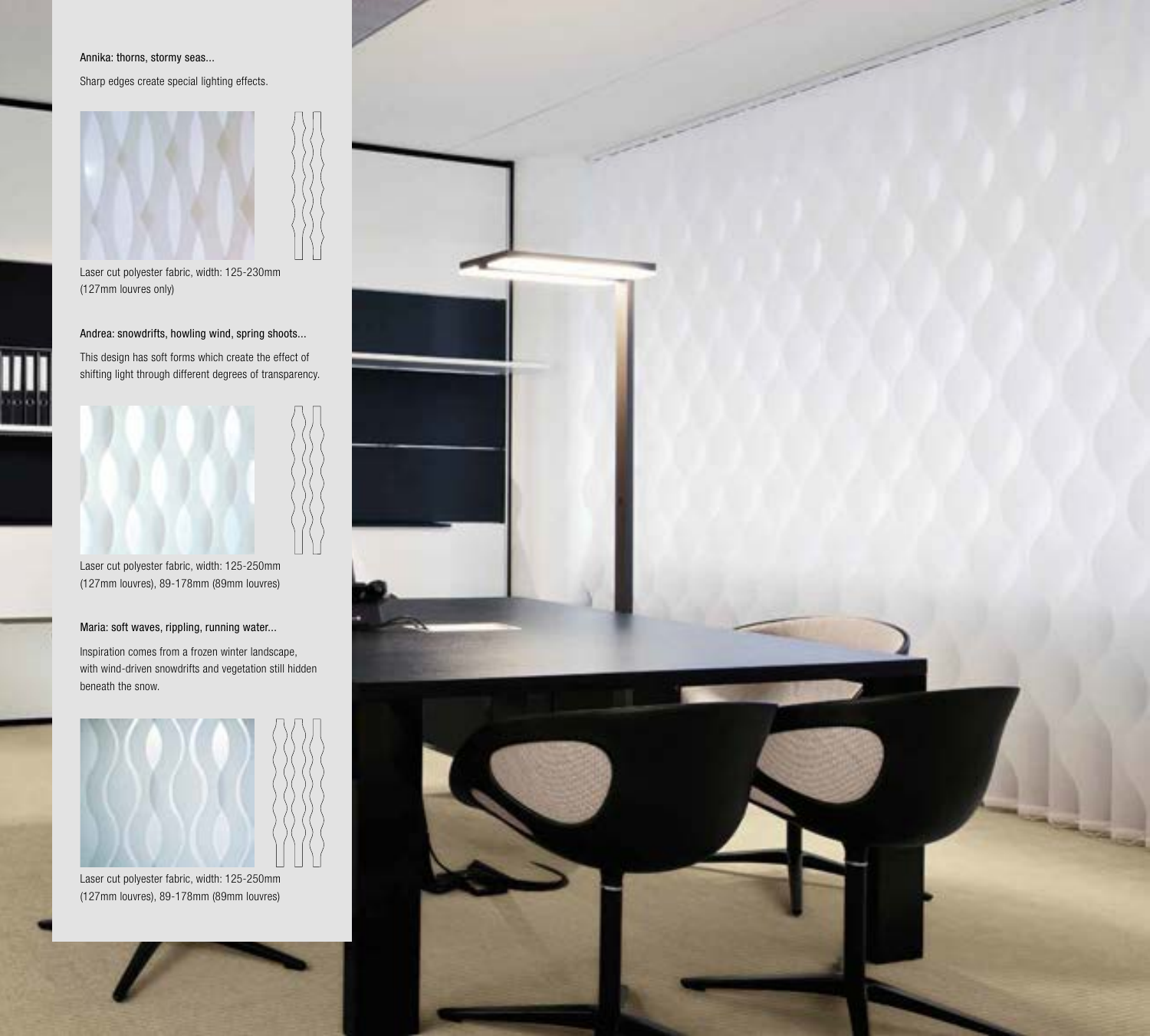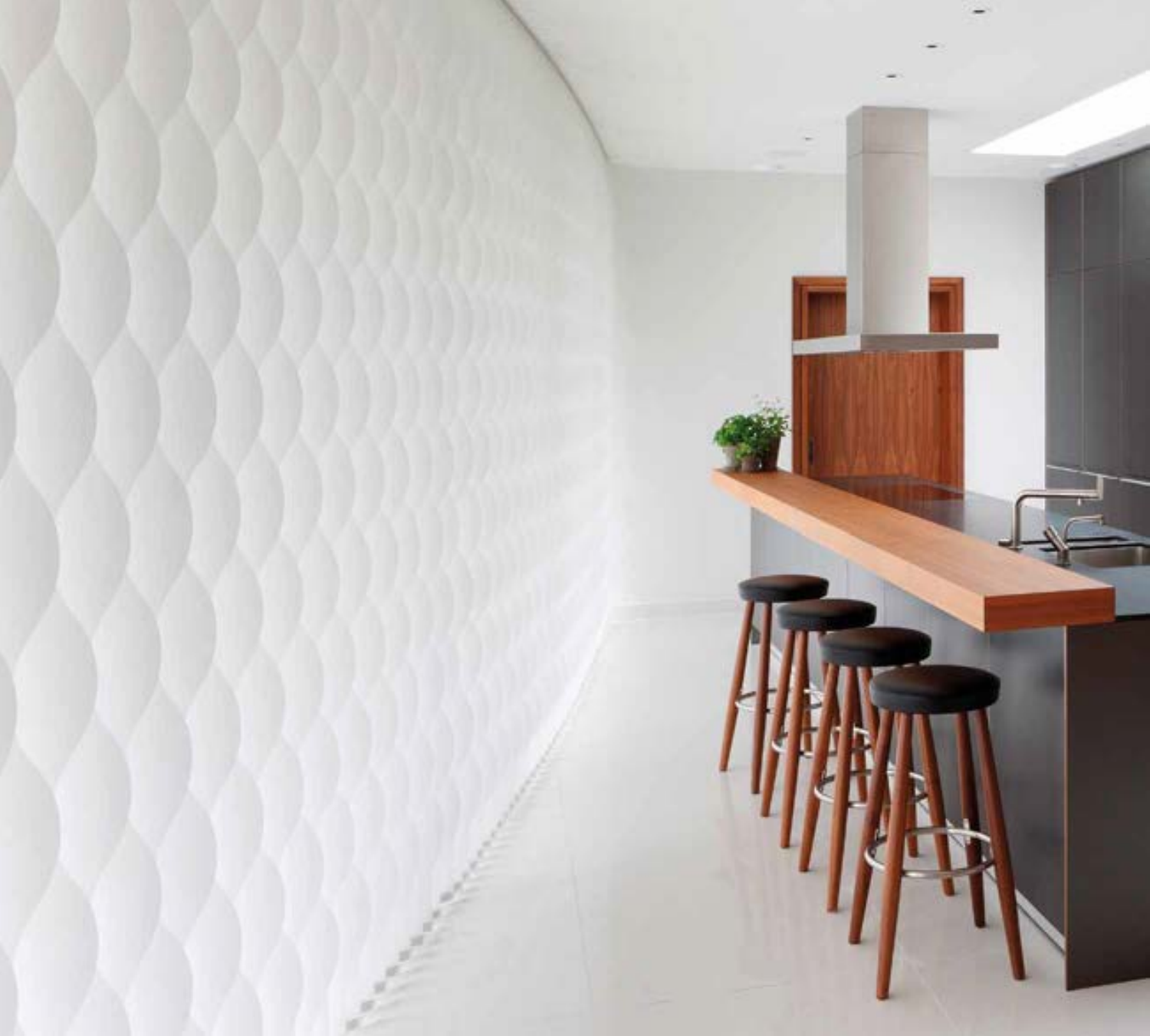

All of our vertical blind fabrics have been thoroughly tested and are guaranteed to look stunning in every room.

# Overview of Systems and Options



Vertical Wave Louvres 89mm



### Vertical Wave Louvres 127mm



For full product details and specifications please refer to the relevant Silent Gliss technical catalogue.